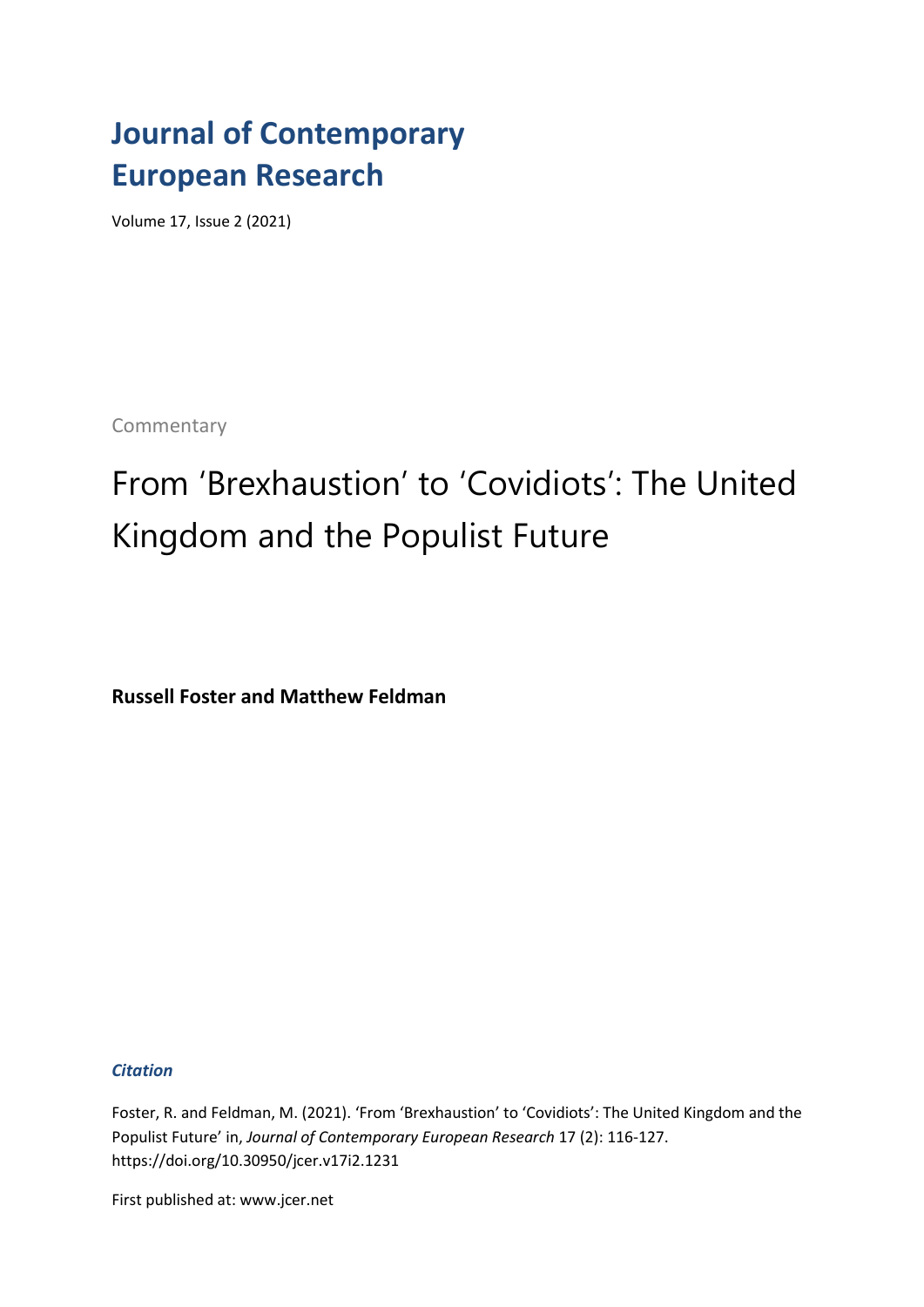## Abstract

One consequence of Brexit and the Covid-19 pandemic is the acceleration of Britain's shift towards populism, and the rejection of expert-informed policymaking in favour of vox populi claims. The continuation of this toxicity beyond Brexit means that nationalist narratives have become Britain's new 'politics of everything' (Valluvan 2019). The past five years have seen growing British contempt for technocracy, with 'us and them' populist narratives gaining widespread traction as the United Kingdom's (UK) volatile political environment moves away from the political procedures and economic values by which the UK has operated since 1945. Since early 2020, this narrative has been significantly accelerated by Covid-19 countermeasures, with anti-EU parties and narratives on the left and right becoming anti-lockdown or anti-vaccine advocates. This commentary approaches the surge in British populism as emblematic of the UK's shift from centrism towards polarised factions defined not by party, but by cross-spectrum contempt for technical governance. We argue that while populism is a worldwide phenomenon, it is not homogenous and the UK is particularly vulnerable to anti-status quo discourses and narratives. We argue that British populism should be seen not as a temporary phenomenon in response to specific events and conditions, but as a fluid, amorphous and heterogeneous 'new normal' which, in an environment of social mistrust, contempt for expertise and disillusionment with traditional politics, is now becoming the defining characteristic of British politics.

# Keywords

Brexit; UK Politics; Anti-establishment Politics; Populism; Covid-19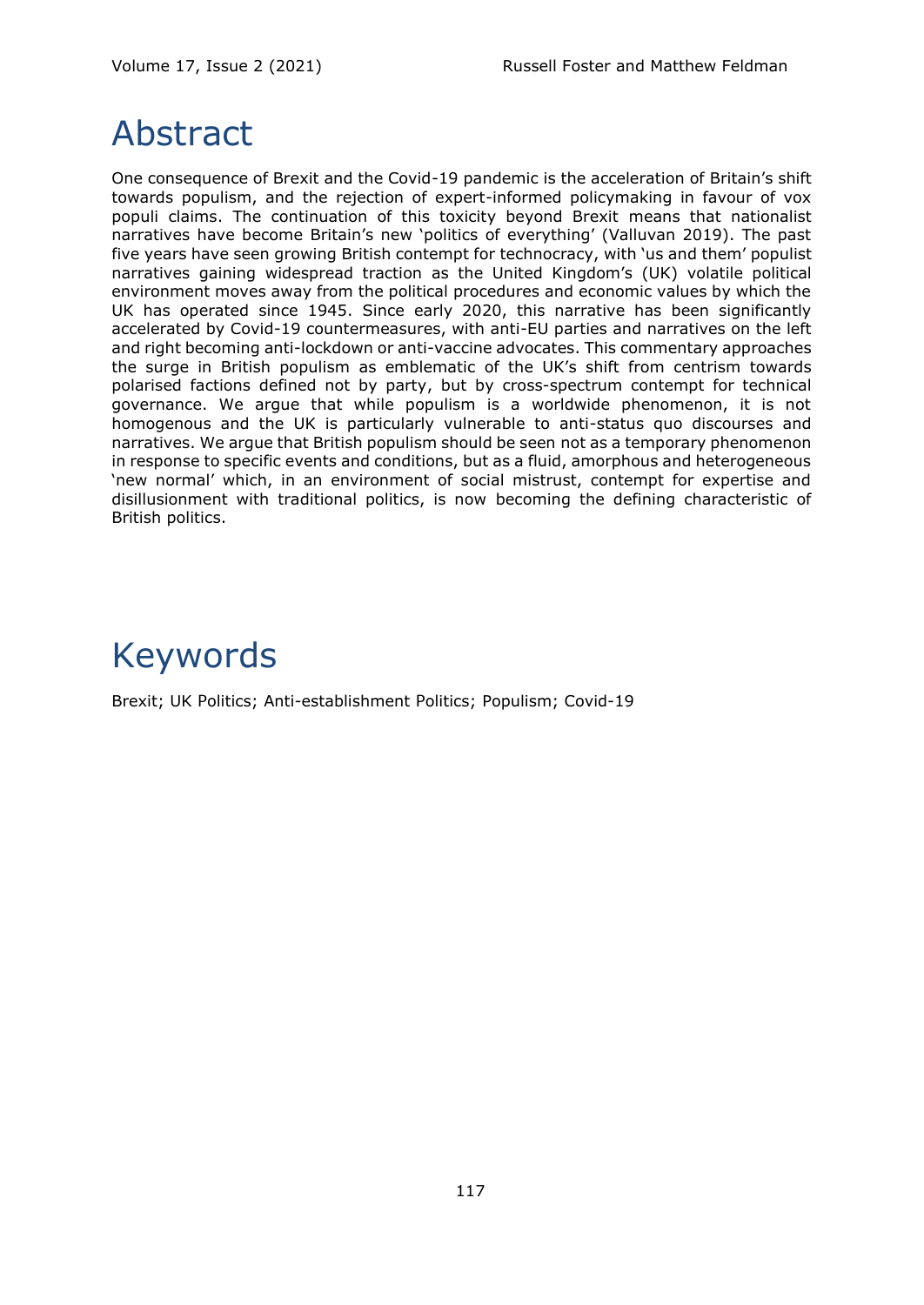'People in this country have had enough of experts'. Michael Gove (Financial Times 2016)

Between July 2019 and December 2020, four events marked a transitory period in which discussions of populism and technocracy dominated British political discourse in the aftermath of the 2016 European Union (EU) membership referendum (itself a debate framed, as the Michael Gove quote above illustrates, by discussions of technical expertise versus popular will). First was the Conservative Party's selection of Boris Johnson as party leader to replace Theresa May. Second, the December 2019 general election which saw the Conservatives gain their largest majority since 1987 while Labour were reduced to their lowest vote share since 1935. Third, the Trade and Cooperation Agreement (TCA) signed between the EU and the United Kingdom (UK) on 24 December 2020, and Britain's formal departure from the EU on 31 January 2020. Fourth, the current global coronavirus pandemic and consequent state countermeasures, during which the Conservative Party morphed from an ethos of small state and limited spending into a wartime-measures party of unprecedented state intervention, spending and regulation of everyday life. The result of these four developments is an increased and highly emotional public discourse on the merits and limits of technocratic versus populist governance.

In this commentary we argue that these four developments have led to a greater visibility of the British radical right. Consequently, there is a need to critically re-interpret the contested concept of populism as neither a reaction to 'rational' grievances (for example economic change or globalisation) or 'irrational' anxieties (for example narratives of cultural decline or identity anxieties) which can be quelled through policy decisions; nor as isolated, temporary reactions to specific, localised political conditions. Nor is populism an entirely transnational phenomenon. We argue that recent developments to the British radical right, in the aftermath of Brexit and Covid-19, demonstrate the fluidity and flexibility of a radical right populism that is not a reaction to specific events or grievances. Rather, the radical right is able to capitalise on very poor levels of trust in the British political system, uniting people across the political spectrum (KCL 2021) through an amorphous and fluid set of anti-establishment, anti-status imaginations and narratives whose advocates are able to apply to unrelated events (for example systemic challenges such as Brexit, and spontaneous challenges such as Covid-19) and which are able to appeal to very different demographics than the far-right can. We argue therefore that radical right populists' narratives, strategies and ideologies require much greater prominence in studies of British and wider international politics, as their influence is not in decline but is now arguably inextricable from political discourse. To understand and respond to the growing populist radical right, research must privilege affect theory and the role of emotion and perception as it is the *perception* of social and political inequality and elite oppression – whether "status threat", or "Great Replacement", or "Big Pharma" conspiracy theories rather than the *reality*, which drives anti-technocratic, populist rhetoric in the contemporary UK.

Our commentary is structured as follows. First, we explore the impact that the Brexit process has had on popular trust in pre-2016 British politics and political structures, with intensifying polarisation between the British population, and additionally between British political institutions (such as Parliament and parties) and a population whose trust in the political establishment has been severely impacted (Sugue 2020). Second, we use reactions to Covid-19 countermeasures to argue that public hostility towards technical expertise is not a one-off emotional reaction, but part of Brexit's legacy in weakening trust between public and professionals. Third, we argue that the radical right is now so influential that, despite being anti-establishment, it has become symbiotic with the centre-right (Bale 2018) and indeed so established in British politics that it will continue to have enduring impact into the future. We conclude by urging greater critical investigation of such groups, ideologies, and narratives, in order to better understand their potential influence upon the post-Brexit, post-Covid UK.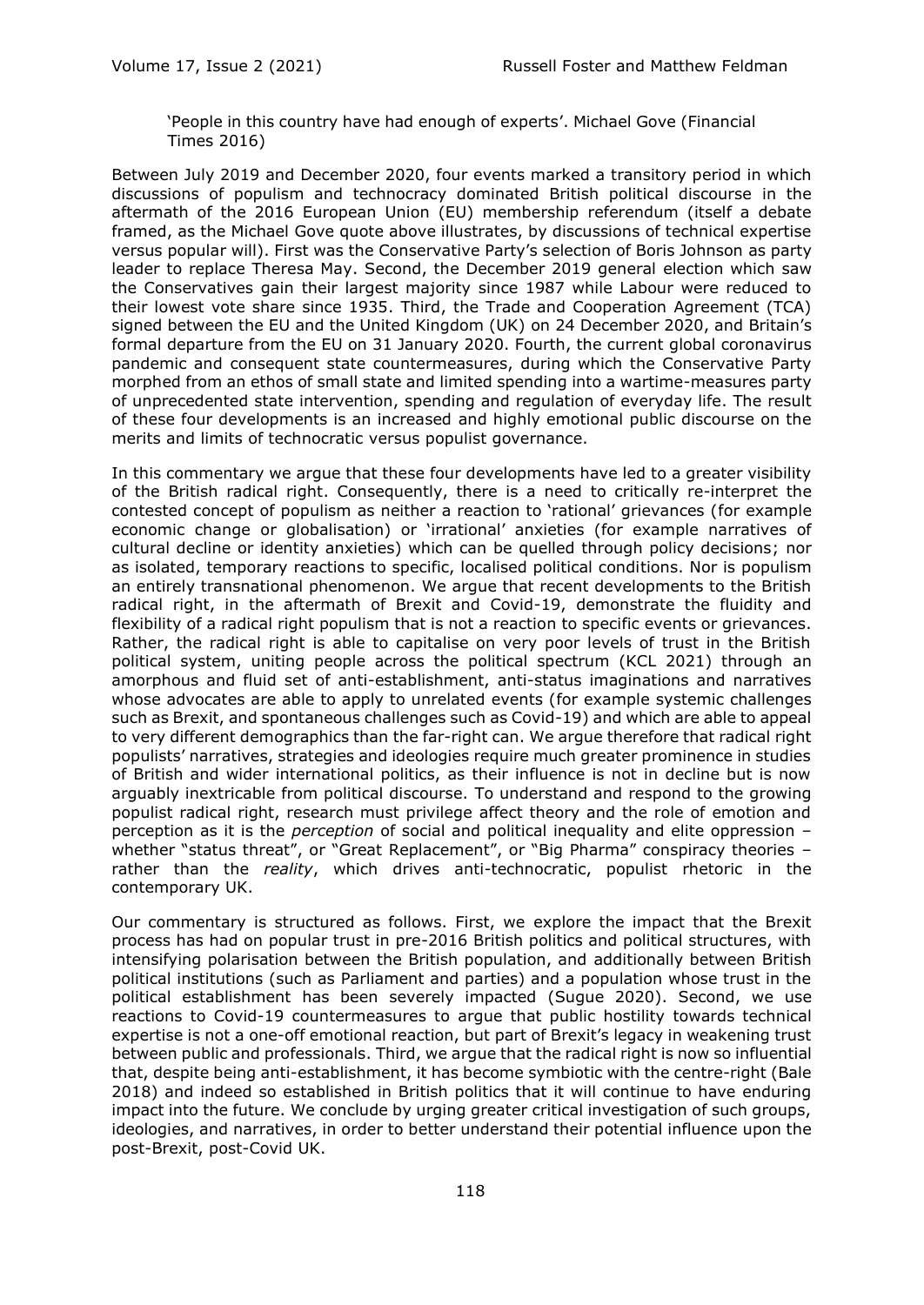#### **POPULISTS ALL THE WAY DOWN: BREXIT'S ENDURING LEGACY**

We failed to reckon with the fact that Boris Johnson was an exception. It's true that centrism is dead. There's no future in Cameron Conservatism or Blairite Labourism. But when you break the mould and open up the populist box, there's no quarantee it's going to be the left – or left populists – who benefit. (Labour aide cited in Pogrund and Maguire 2020: 228)

Brexit has left many legacies, not least a widespread public contempt for professional politicians, parties and the Westminster system. Four years of parliamentary deadlock over the results of the June 2016 referendum and the subsequent negotiations with the EU, a series of public votes in repeated local, national and European elections, not to mention several parliamentary votes on Theresa May's negotiated Withdrawal Bill, exacerbated the phenomena of '*Brexeternity*'*,* '*Brexhaustion*' and the spectre of a '*Neverendum*'. Brexit debates were not confined to Westminster but seeped into every aspect of British life, transforming a distant constitutional and political debate into a domestic, *quotidian* debate on identity, affect and anxiety. The 2016-2020 debates on Brexit also engendered widespread distrust of politicians who were seen either as out-of-touch, metropolitan elites 'frustrating the will of the people' by blocking the Withdrawal Agreement, or in hectoring the masses by asserting that the vote was wrong and/or demanding new referenda (from a Leaver perspective); or blustering egoists pandering to nationalist rhetoric and imperial nostalgia (O'Toole 2018), pursuing a collectively destructive agenda through mathematical majoritarianism (from a Remainer perspective). The legacy of this is twofold. First, an appeal to popular will on both sides. Leavers elevated the majority results of the 2016 referendum to a semi-sacred status, followed in 2019 by Remainers citing the projected results of a second referendum following "Crossover Day", when sufficient numbers of (presumably pro-Brexit) pensioners had died that the electoral balance would tip in favour of Remain (Kellner 2018). Second, a persisting mistrust of mainstream politicians and a subsequent technocrat-populist battle fought by both sides, between what Salvatore Babones (2018) calls 'the tyranny of experts', and what Catherine Fieschi (2019) terms 'the tyranny of authenticity', as both Leavers and Remainers deployed emotional, affective appeals side by side with statistics and projections supporting their case. While it is not possible to trace the rise of populism to a single root cause it is arguable that one result of Jeremy Corbyn's tenure as Labour leader, the aftermath of Brexit, and Boris Johnson's period as Conservative leader (and as we argue, significantly exacerbated by the 2020-21 Coronavirus Pandemic) is a reframing of British politics not around party affiliations, national identities, or Leave/Remain, but rather around an imagined binary of technical expertise versus non-expert political narratives – populism.

As Frank Stengel (2019) argues, 'populism' is an over-used word with limited consensus on its meaning. British, and indeed global, politics have demonstrated that all too frequently, 'populism' is used as a 'snarl word' by factions across the political spectrum, often as a way of delegitimising opponents. However, for a working definition we adopt Mudde and Kaltwasser's (2015: 18) characterisation of populism as 'a thin-centred ideology that considers society to be ultimately separated into two homogeneous and antagonistic camps, "the pure people" versus "the corrupt elite"' (Mudde and Kaltwasser 2015: 6. The latter are a convenient foil for populists, in this case presented as three ostensibly allied/overlapping groups conspiring against 'the people': an Anglophobic and technocratic EU (the external threat); an out-of-touch, xenocentric, metropolitan class (the internal threat); and an excessively cautious cadre of economic, constitutional, diplomatic and medical experts narrated as frustrating the will of 'the people' in favour of statistics. The net result of these developments may mean that challenges faced in the UK are familiar drivers for the emergence of populist narratives which borrow from, but transcend, the radical right.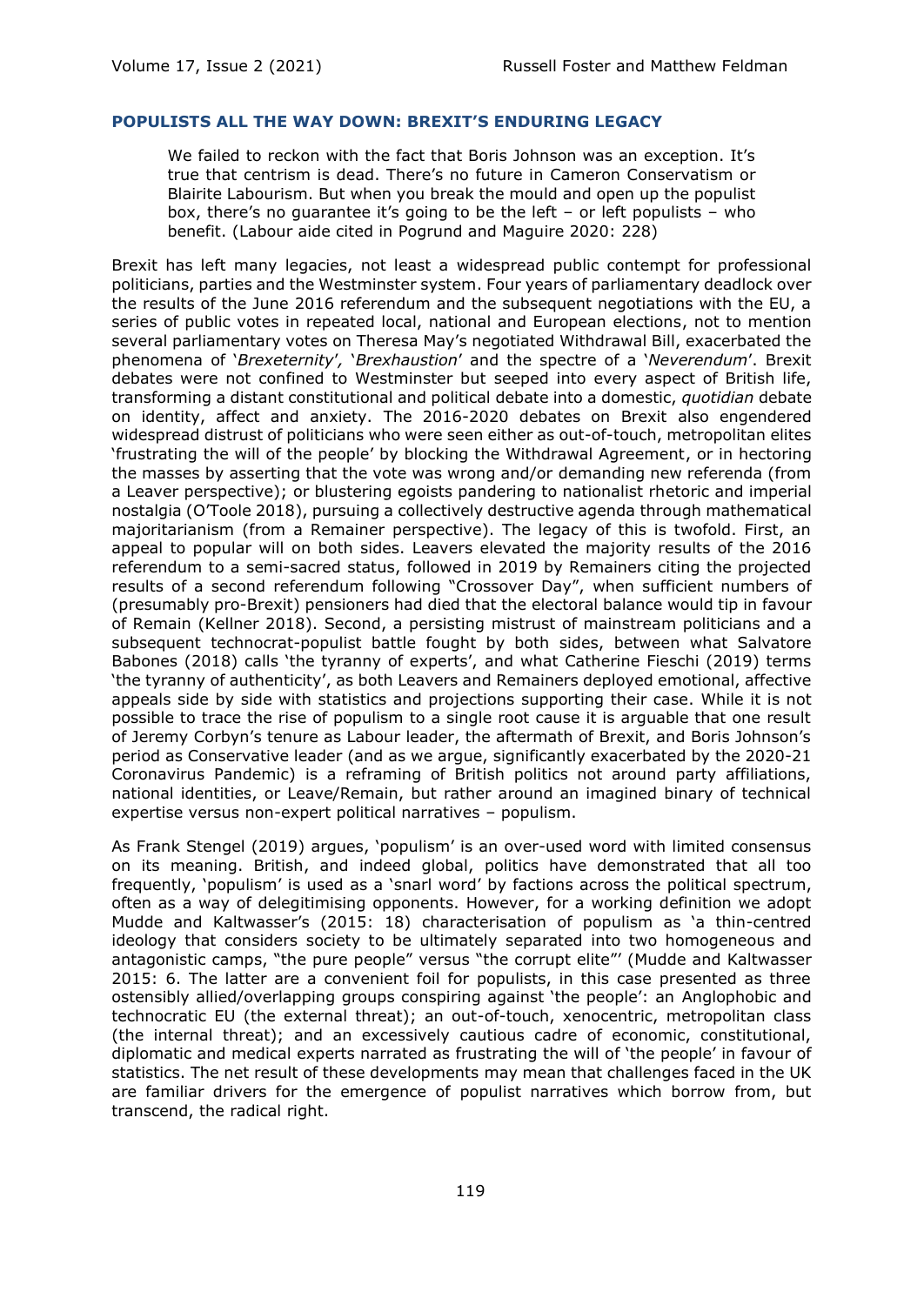### **TAKE THE NEXT RIGHT**

In response to economic and political developments since the onset of the Global Financial Crisis, and ideational or civilisational rhetoric and anxieties, politics is witnessing a rapid shift towards the right (Mudde 2019). Since 2016, the UK's political atmosphere has polarised into hostile extremes, significantly enhanced by Brexit and exacerbated by Covid-19 countermeasures. The continuation of this toxicity beyond Brexit is highly likely, given the unclear economic and constitutional consequences of leaving. This includes the dominance of various nationalist narratives within the UK and its four nations, what Sivamohan Valluvan (2019) calls Britain's new 'politics of everything' and the framing of all political debates in national and nationalist terms. It also includes the acceleration of mutual mistrust and anxieties in the subsequent economic fallout of Brexit and the coronavirus pandemic. The Prime Minister's approval ratings have oscillated between unprecedented levels of national support in the early stages of the national lockdown, a phenomenon enjoyed by incumbent leaders across the world, to widespread condemnation and civil disobedience in response to delays and failures in containing the outbreak, to unclear and confusing advice and regulations, to accusations of cronyism and hypocrisy. Indeed, the UK government's response to the pandemic and lockdown exemplifies the continued oscillation between technocratic and populist governing styles witnessed during Brexit, with both emotions and emotionless statistics, being deployed by pro- and antilockdown advocates. By April 2020, the government's advice that it was 'guided by science' (Grey and MacAskill 2020) in imposing an unprecedented sequence of lockdowns was met with high approval ratings, with the Prime Minister in particular enjoying widespread support for placing objective reality over political expedience. In sharp contrast to widespread public hostility towards expertise in the first half of 2016, the first half of 2020 saw widespread public support for a technopopulist style of governance (see Outhwaite 2021; Domaradski and Radić-Milosavljević 2021; Baldoli and Radaelli 2021 in this special issue), with an elected leader making addresses to the nation and giving daily briefings (with interactive *vox populi* engagements with members of the public), while enacting policies informed and guided by unelected experts. However, by summer 2020 this technocratic popularity had lost much of its public appeal. A 'Cummings Effect' (Fancourt, Steptoe and Wright 2020) of unelected experts violating rules with no consequences presaged a new populist/technocratic divide, namely between supporters of lockdowns and lockdown sceptics/anti-vaccine activists/conspiracy theorists.

In the era of a moribund Labour Party, rising nationalism in Scotland and the Johnson government's increasingly cavalier approach to domestic norms and international law more specifically, the UK's already-volatile political environment is moving away from the political and economic system by which the country has operated since 1945. Key to this are groups and leaders spanning the political spectrum, from the controversial Liberal Democrat policy of 2019 to unilaterally cancel Brexit, to Nigel Farage moving from UKIP to his anti-EU Brexit Party (itself spawning the anti-lockdown Reform Party), to a refocused 'big state/big spend' Conservative Party from 2020 onwards appealing, to borrow Labour's 2017 electoral slogan, to the many not the few, to an alleged 'will of the nation' or *vox populi* in whose name so many politicians are desirous of speaking, over the advice of technical experts. Political and social movements which promote various forms of nationalism, and which advocate either anti-globalist, anti-EU protectionism or antineoliberal, pro-socialist nationalisation of the economy, appear polar opposites but are united in a rejection of expert-informed policymaking (Eichengreen 2018: 131-144) and technocracy (particularly from experts born outside the UK and/or EU policymakers). These trends are not merely emerging, but rapidly gaining influence (Norris and Ingleheart 2019: 443-472) and 'mainstreaming' (Stocker 2017; Miller-Idriss 2017) in British politics. Since the resignations of David Cameron and Theresa May, parliamentary politics has seen a shift from traditionally centrist positions to left- or right-wing populism (Pirro, Taggart and van Kessel 2018), with the two united in disdain for expertise. However, the motivations for this cannot be reduced to ideological chicanery or political point scoring, nor can the old binary of Left/Right be used to understand motivations for populist support.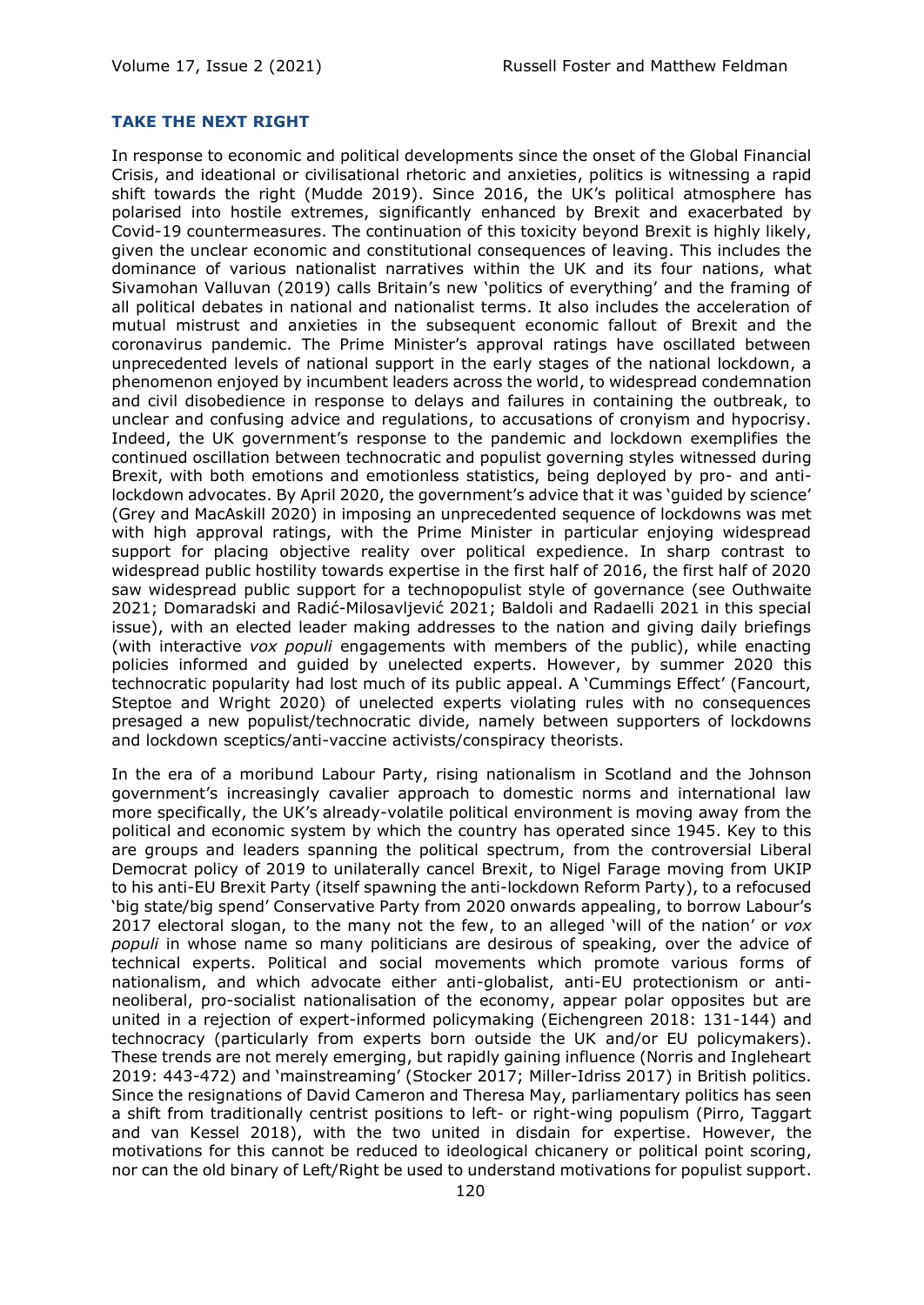Post-Brexit Britain demonstrates the inefficacy of binary Left/Right understandings to account for populism. For example, in the fortnight after the vote to leave the EU was confirmed, hate crimes rose by 40 per cent (Albornoz, Bradley and Sonderegger 2021). This 'trigger event' contrasts sharply with previous models, such as responses to jihadi Islamist attacks or, most recently, counter-protests at Black Lives Matter demonstrations. Instead, the post-Brexit spike in hate crimes might just as easily be associated with 'celebratory racism' in contrast to more familiar models stressing alleged 'defence' of race, nation or an ill-defined 'culture' (Feldman and Littler 2014). As this implies more broadly, the popularity of the new, populist radical right cannot be explained exclusively through the economic policies of the Old Right nor the racial policies of the Far Right (Eichengree[n](https://global.oup.com/academic/product/the-populist-temptation-9780190866280?cc=gb&lang=en&) 2018: 1-14; Eatwell and Goodwin 2018). Instead, a new approach must ask *why* diverse demographics in the UK support populist *Radical* Right solutions while eschewing technocracy (or, perhaps, advocating thrawn versions of technocracy in which conspiracy theories and pseudoscientific hocus-pocus are invoked to justify political action).

Anti-technocratic sentiment is far from exclusive to the UK, and scepticism towards technocratic rule is arguably more visible beyond states rendered 'peripheral' by public hostility towards austerity and financial instability (such as Greece and Italy). However, we argue, the UK is uniquely vulnerable to populism due to the legacy of the Brexit process, itself the legacy of a UK-EU relationship which has historically oscillated between ambivalent and reluctant. Similarly we reject the popular assumption that the rise of radical populism is a homogenous phenomenon, and we further reject interpretations that political phenomena such as Brexit and the emergence of politicians such as Trump, Johnson, Le Pen and Salvini are part of a single phenomenon. We acknowledge that very strong links exist (particularly between the UK and US) and that in the digital age, radical right narratives in different spaces influence each other (see Wodak, KhosraviNik and Mral 2013) but we argue that these are not *a priori* connections – superficially similar conditions do not spawn identical responses. These are not causally related and do not emerge from the same sources. The emergence of 'populism' is instead attributable to varying conditions which are not replicated across countries (Fieschi 2019). While rejecting Anglocentrist approaches, we argue that the UK is indeed unique in this regard as post-Brexit British populism replicates many of the themes of the traditional radical right while transcending rightist appeal (for example, the appeal of Left-populists in the form of Corbynism and widespread anti-technocratic sentiments during the pandemic). Rather than the re-emergence of an old far right populist narrative, the UK is witnessing the emergence of a set of qualitatively new groups and narratives which distinguishes British populism from the far right and conservative old right, and which unites with far-left populism in mutual contempt for political centrism, expert-informed policymaking, and the Westminster model.

#### **BRITAIN'S POPULIST PROBLEM**

Populism in the UK is rapidly gaining traction, and while we do not discount economic motivations, it is arguable that a significant causal factor is contempt for the status quo, the legacy of Brexit and a shift to identity as the prime focus of political narratives (Moffitt 2017: 112-122, Lord 2013: 1056-1073). Yet identity politics is not the only preserve of the left. We anticipate that the growth of populist right identity politics will continue to gain traction. This is likely to follow whatever model of Brexit Boris Johnson pursues, the likely fallout of Covid-19 countermeasures, the continuing struggle of opposition parties and continuing nationalist arguments over the existence of the four-member UK. All of these challenges, yet again, will most significantly impact Britain's post-industrial areas and economically precarious populations (Standing 2016: 69-70). These areas are already vulnerable to economic instability (Hope Not Hate 2019) and may be sympathetic to nativist politics (Lubbers and Coenders 2017: 98-118). This is in turn likely to encourage anti-immigrant, Eurosceptic, anti-establishment positions from populists (Goodhart 2017: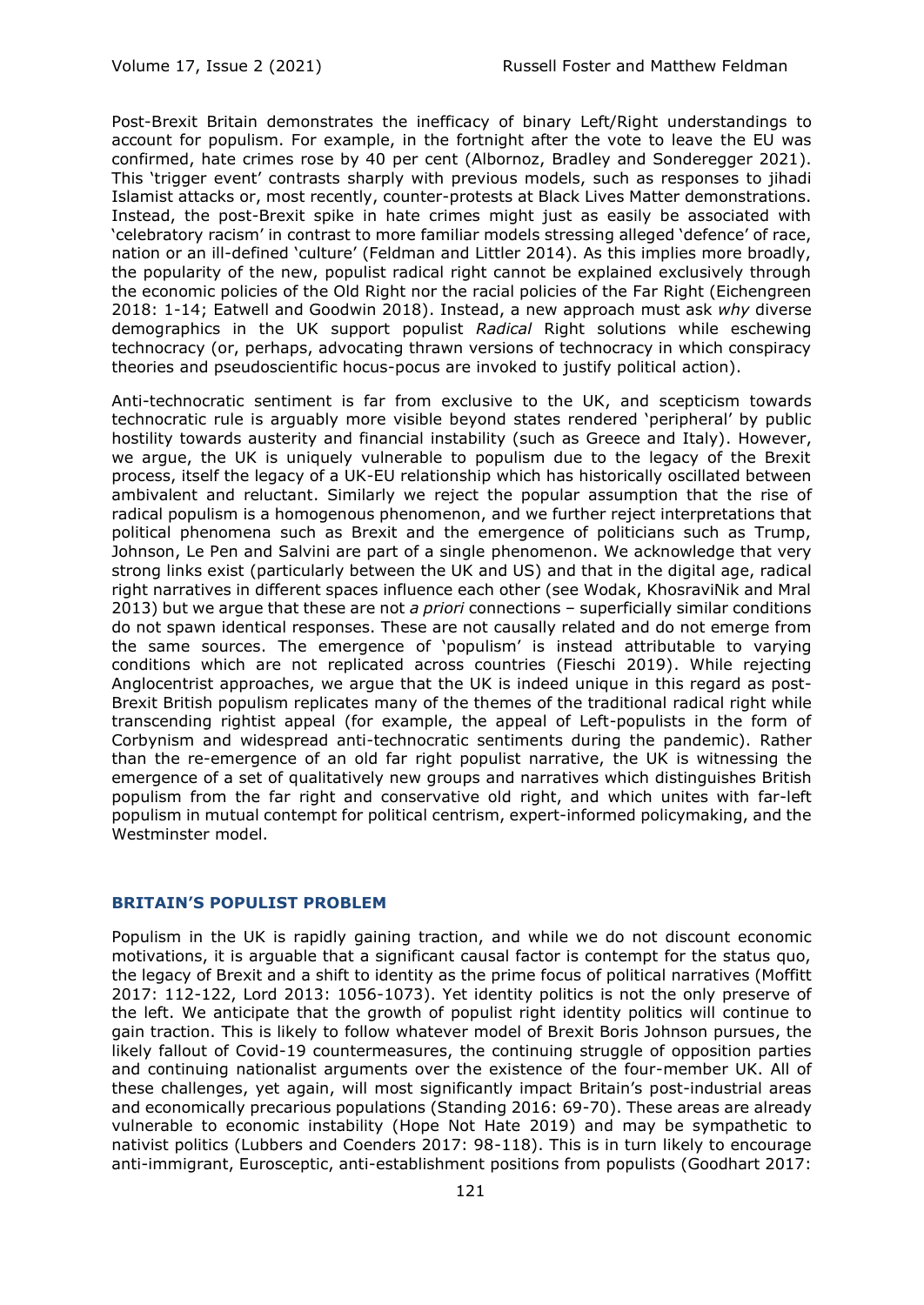231-234; Clarke, Goodwin and Whiteley 2017: 175-229), as well as continued rejection of evidence-based policymaking. Accordingly, we anticipate an upward trend of mainstream parties seeking to reclaim voters by adopting populist rhetoric. This necessitates a new understanding of the relationship between radical-right populism and attitudes towards technocracy.

Using the phenomenological distinction elaborated by Alfred Schutz, we argue that fluid party politics are a second-order construct informed by first-order constructs, namely dissatisfaction, contempt and anxiety, which span the political spectrum. These elements are identifiable as motivations for the waxing and waning popularity of charismatic leaders such as Jeremy Corbyn, Nigel Farage and Boris Johnson, but also help to explain the rejection of evidence-based policymaking discernible in different movements. A key observation here is what Roger Eatwell and Matthew Goodwin (2018: 16) term 'relative deprivation':

a sense that the wider group, whether white Americans or native Britons, is being left behind relative to others in society, while culturally liberal politicians, media and celebrities devote far more attention and status to immigrants, ethnic minorities and other newcomers. (Eatwell and Goodwin 2018: 16)

While this perception may bear little resemblance to reality, that is of less importance in this view than the phenomenological meaning invested, and the speed and ease with which social media and the internet can allow for messages to be shared among like-minded individuals with a shared language (Žižeck 2018, Fukuyama 2018). Online echo chambers, like those cheering President Trump's unwillingness to concede electoral defeat on grounds of fraud (Groshek and Koc-Michalska 2017), help to render this imagination a reality. Preexisting views, in some cases amounting to a 'foundational myth' (Bottici and Challand 2013: 17-19) for those subscribing to the view, thus informs subsequent political behaviour (Goodhart 2017, Hochschild 2016). Given that 'the idea that national-populist movements can be reduced to simplistic stereotypes is ridiculous' (Eatwell and Goodwin 2018: 3), it is evident that 'misdiagnosing the roots of their support will in the long run make it harder for their opponents to get back into the game' (Eatwell and Goodwin 2018: 3). To better comprehend the role and significance of the new populist right in Britain's future, 'it pays to work out what makes these movements tick' (Wodak 2015).

The challenges posed by British populism are thus Janus-faced. The phenomenon is both particular to Britain insofar as a confluence of unique crises have seized the country: unfamiliar hung parliaments and populist leaders, imperilled by devolution (especially the Scottish conundrum) on one side and Brexit on the other. Yet there are also several transnational trends, of which the most immediate is the pandemic. Here the British government's response has been found wanting, amidst accusations of cronyism and failing to heed scientific advice. Despite more than 100,000 dead at the time of writing this has not impeded the spread of conspiracy theories in Britain, especially online. As stressed above this is far from solely a problem on the right of the political spectrum (mired in internecine civil wars after Corbyn, the British left is equally prone to conspiracist accusations), but on either side, the spread of misinformation ultimately has the effect of placing more conspiracy theories into the mainstream. In this way, populism is fuelled by the very nature of social media and social mistrust.

It is easy to forget that the rise of social media is largely a product of the second decade of the  $21^{st}$  century. While its potentially polarising effects may still be only starting to be grasped, there can be little doubt that avoiding media gatekeepers, such as editors or television producers, has allowed populist politics to flourish on social media, already a subject of academic analysis in peer-reviewed pieces dating to 2017 (see Groshek and Koc-Michalska 2017; Engesser et. al. 2017). While doubtless elevating populism, too much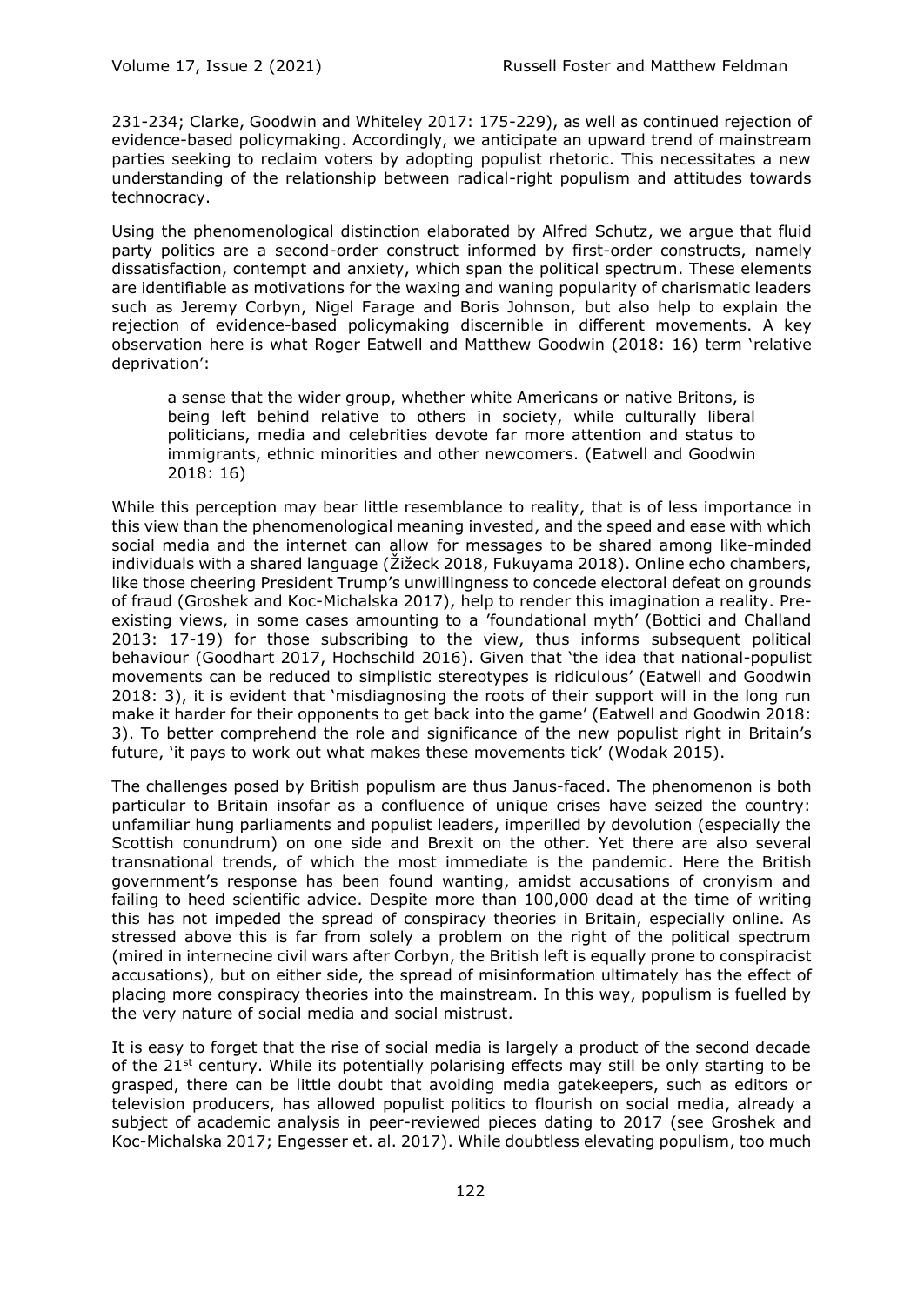emphasis on social media as a monocausal explanation risks missing the woods for the trees.

Mudde has identified the recent emergence of 'a fourth wave of postwar far-right politics as the mainstreaming and normalisation of far right actors and ideas' (Accardo 2020). Others have also noted the arrival of this recent phenomena, drawing upon terms such as 'illiberal democracy', 'authoritarian democracy' or the 'near right' (Scopelliti 2020). While invariably country-specific, this mainstreaming of right-wing extremism has been increasingly identified by scholars in recent years, as exemplified in the UK by the notorious 'Breaking Point' poster of 2016 and *The Daily Mail's* 'Enemies of the people' broadside against British judges later that year (Feldman 2020: 243-44). This is likely to leave matters no less confused going forward, whether in terms of how a 'near right' populism may develop, or in respect of how individuals might be seduced or radicalised toward such views. In other words, the key challenge posed by the 'fourth wave of populism' centres on where the line between 'extreme' and 'mainstream' is drawn, and how radicalisation can have both moments of acceleration as well as stasis, or even regression. Despite the waxing and waning of populists' popularity (for example Boris Johnson's approval ratings have peaked and plummeted in consecutive waves), one phenomenon does seem identifiable: in Britain, populism is here to stay.

#### **POPULISM: THE 'NEW NORMAL' FOR BRITAIN?**

It is a glib but recognisable claim that since 2014 British politics has moved from cautious, *"small-c"* conservative traditions to a far more affective, emotional, and arguably irrational/arational atmosphere increasingly defined by populists on the right and left (and even centrist populists) attacking the status quo in the name of 'the people'. Since 2014 this has taken multiple forms besides Johnson's rhetoric and style (the SNP claiming to speak for the Scottish people, Corbynites citing the many not the few, anti-vaxxers and lockdown sceptics peddling conspiracies, even doomed projects such as Change UK, the Liberal Democrats' policy of unilaterally cancelling Brexit, and the vocal remains of 'Remain' from 2016). Yet all share the common, classical trope which defines populism: claiming to be the only legitimate *vox populi*. This is a manifestation of what Crouch (2000: 4) terms 'post-democracy', something that is arguably more applicable today than when it was originally coined. Widespread dissatisfaction with parliamentary democracy is clearly visible in British society and politicians. Pre-pandemic, the British Social Attitudes Survey (2019) revealed that Brexit resulted in the lowest levels of public trust in the government since 1980, with two thirds of respondents not trusting the government. This continued into the pandemic era, with an initial surge in public trust in the government rapidly declining in 2020 (UCL 2020). While the success of the vaccine rollout has seen trust levels rise again, the legacy of five years of Brexit debates and lockdown anxieties leave a febrile atmosphere. This is a direct, and perhaps in the long term the most significant, legacy of Brexit: a breakdown of social trust which allows populist narratives to rise.

Arguably the December 2019 general election signalled the long-term victory of populism. Boris Johnson unarguably approximates many tropes of a traditional populist leader. His raft of policy proposals promised to end austerity and invest in the UK outside London, through to proposals ranging from a bridge connecting Northern Ireland to Scotland (ITV 2019), and a suggestion of moving state institutions such as the House of Lords to York (Bush 2020). These proposed measures would bring limited quantifiable economic benefits. However, it is their symbolic significance in assuaging the resentments of a severely polarised population which signal them as hallmarks of a populist campaign and leader. Simultaneously, Jeremy Corbyn equally represented a traditional populist leader in his claims to exclusively represent 'the people' against an imagined shadowy cabal of scheming 'elites'. In this regard the 2019 election was not a watershed representing the triumph of populism over the status quo, but a choice between populism or populism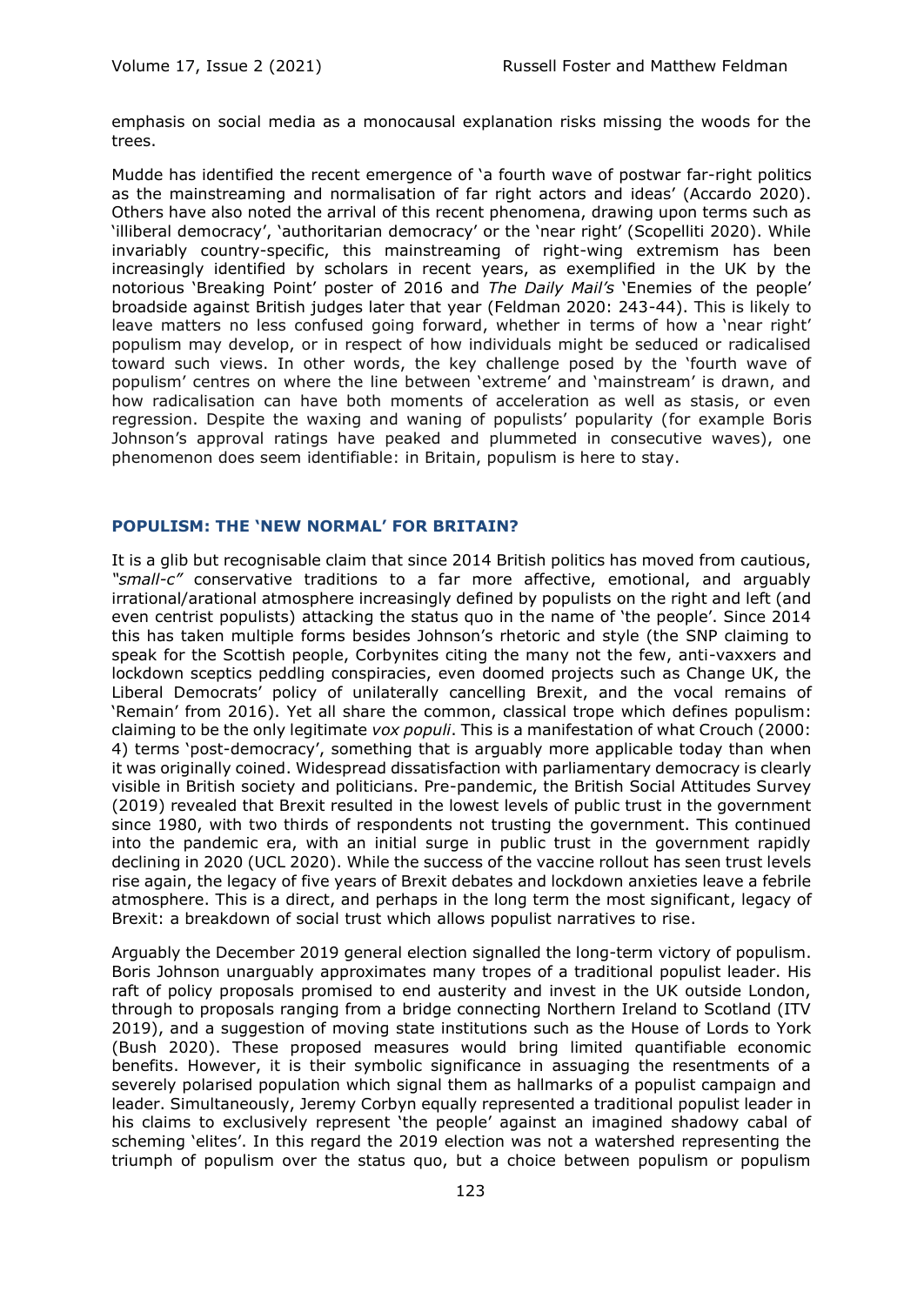(Foster 2019). This can be read as a 'lesser-of-two-evils' scenario which presented the choice facing Britain since 2016. Rather than a triumph for populism and right-wing Brexit politics, it was a collective exhaustion, a choice between two Eurosceptic and publicly toxic leaders, and the collapse of whatever remained of centrism (a theme repeated in the May 2021 local elections).

The 2019 General Election was therefore arguably not simply the victory of populism, but an indication that populism is now the only option. The British people still have a choice to support expert-led policymaking and centrist politics, but reject these in favour of populist nationalists, populist conservatives, or populist socialists. The net result is the UK returning to a similar position as in 2016 and with no end in sight: a population polarised between supporters and detractors of unelected experts, and a febrile atmosphere for long-term anti-democratic forces to take root.

One key question is therefore posed: how much does populism matter in the post-Brexit, post-pandemic UK? After five years of Brexit wrangling, public contempt for politicians and expertise is high, including in the aftermath of Covid-19 countermeasures and renewed debates on devolution and the possible breakup of the UK itself, toward a Prime Minister elected to break a longstanding parliamentary deadlock. The political debates caused by unprecedented state countermeasures against coronavirus are a planetary phenomenon and far from unique to the UK, and has dominated UK and EU politics for most of 2020. Yet in the specifically British context it has engendered a continuation of the Brexit debate. As in 2016-2020, politics has been reduced to a single issue, with the dominance of Brexit replaced by the dominance of Covid-19 countermeasures. Two consequences of Brexit and the pandemic are now becoming evident. First is the increasing abandonment of technocratic governance and the solidification of populist appeals (Burleigh 2021: 87-98). Second, and more ominous, is an accelerating growth of rhetoric and movements which, if not radical right, at least qualify as moving from fringe or 'near-right' (Feldman in Bevelander and Wodak 2019), formerly relegated to the margins of politics, to taking prime position. This *habitus* of mistrust, mutual suspicion and contempt for the status quo is not, we argue, an aberration. Instead it is now the nature of British politics and, unresolved (and perhaps unresolvable) by any leader other than a populist, it has created fertile ground for another populist surge in response to the next challenge facing a divided, mistrustful and systemically weakened UK.

### **CONCLUSION**

In this commentary we explored accelerating populist attitudes in the UK and problematised scholarship which is incapable of moving beyond traditional explanations founded in theories of prejudice (cultural) and/or economic disgruntlement (material). In an atmosphere of mistrust, populists' flexible narratives on the establishment and technical expertise are extremely malleable, and adaptable to changing and, as with Covid-19, unforeseeable circumstances. This flexible demographic appeal, adaptability to external conditions, transnational appeal and ability to successfully instrumentalise negative emotions by narrating an uncaring or malevolent 'elite' as the source of social problems, means that populism, particularly the radical right, will not continue to present a major challenge far into the post-Brexit, post-Covid future, but has come to be the dominant, and perhaps even the only surviving, aspect of British politics.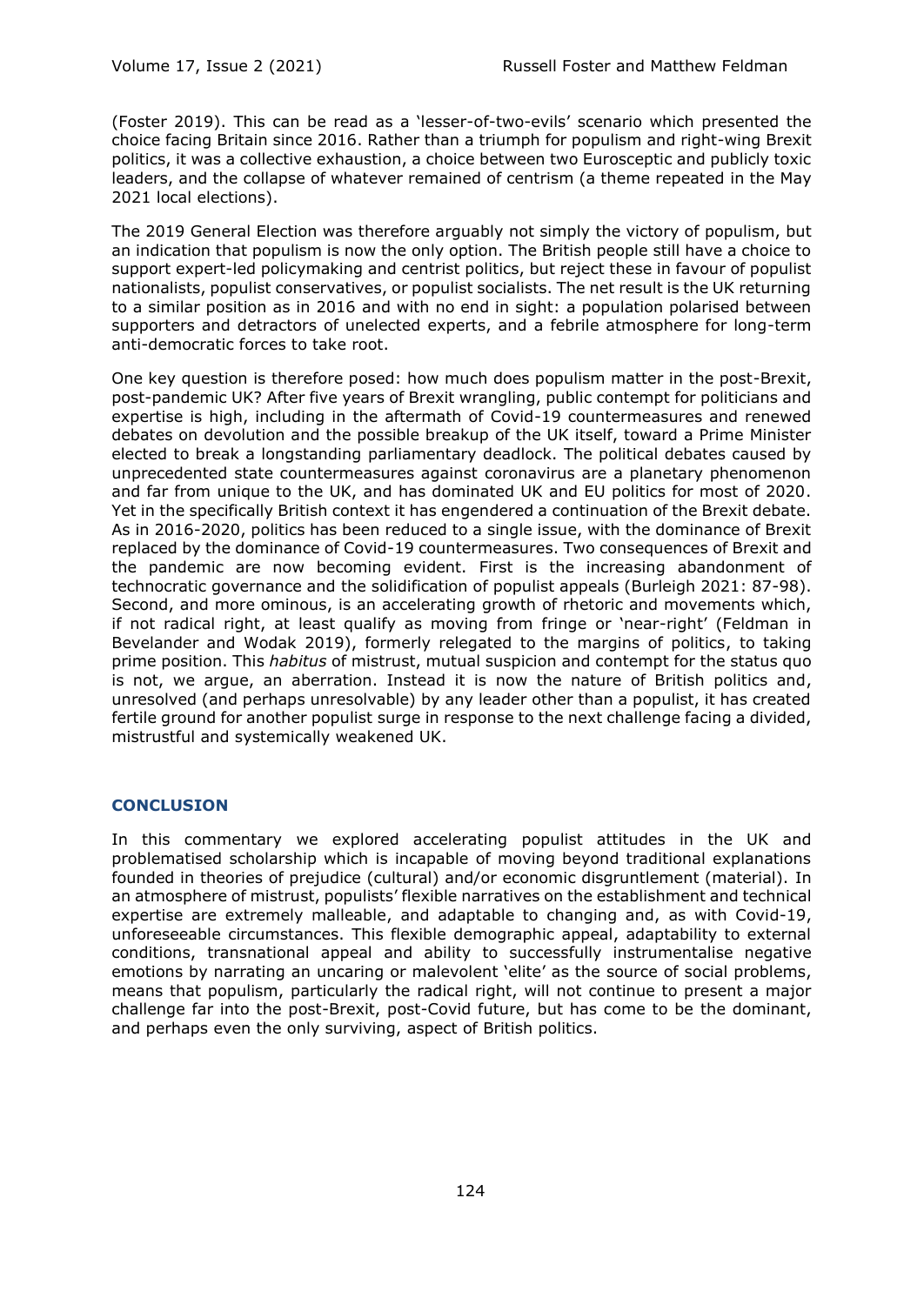#### **ACKNOWLEDGEMENTS**

We are most grateful to the Reviewers of this paper for their helpful and insightful comments and suggestions, and to Christopher Huggins for his indefatigable assistance with reviewing and setting.

#### **AUTHOR DETAILS**

Russell Foster, Department of European and International Studies, King's College London, Room 4.21 Virginia Woolf Building, 22 Kingsway, London, WC2B 6LE [russell.1.foster@kcl.ac.uk]

Matthew Feldman, Centre for Analysis of the Radical Right, 16 Murray Street, York, YO24 4JA [matthew@radicalrightanalysis.com]

#### **REFERENCES**

Accardo, Gian-Paolo (2020). "'We are now in a fourth wave of postwar far-right politics": Cas Mudde on the Far-Right', *Voxeurop*. Online: https://voxeurop.eu/en/cas-mudde-we-are-now-in-a-fourth-wave-of-postwar-far-right-politics

Babones, Salvatore (2018). *The New Authoritarianism: Trump, Populism, and the Tyranny of Experts*. London: Polity.

Bale, Tim (2018). 'Who leads and who follows? The symbiotic relationship between UKIP and the Conervatives – and populism and Euroscepticism'. *Politics*, 38(3): 263-277. https://doi.org/10.1177/0263395718754718

Bevelander, Pieter and Ruth Wodak (eds) (2019). *Europe at the Crossroads: Confronting Populist, Nationalist, and Global Challenges*. Lund: Nordic Press.

Baldoli, Roberto and Claudio M. Radaelli (2021). 'Foundations of Regulatory Choice: Precaution, Innovation … and Nonviolence?' *Journal of Contemporary European Research*, 17(2): 186-204. https://doi.org/10.30950/jcer.v17i2.1177

Bottici, Ciara and Benoît Challand (2013). *Imagining Europe: Myth, Memory, and Identity*. Cambridge: Cambridge University Press.

British Social Attitudes Survey (2019). *Key Findings: Britain's Shifting Identities and Attitudes*. Online: https://www.bsa.natcen.ac.uk/latest-report/british-social-attitudes-36/key-findings.aspx

Burleigh, Michael (2021). *Populism: Before and After the Pandemic*. London: Hurst.

Bush, Stephen (2020). 'Why relocating the House of Lords to York would be a smart move by Boris Johnson', *New Statesman*. Online: https://www.newstatesman.com/politics/devolution/2020/01/why-relocating-house-lords-york-wouldbe-smart-move-boris-johnson

Clarke, Harold D., Matthew Goodwin and Paul Whiteley (2017). *Brexit: Why Britain Voted to Leave the European Union*. Cambridge: Cambridge University Press.

Crouch, Colin (2000). *Coping with Post-Democracy*. London: Fabian Society.

Domaradzki, Spasimir and Ivana Radić-Milosavljević (2021). Between Populism and Technocracy: How National Executives in Bulgaria and Serbia Manipulate EU Rule of Law Conditionality. *Journal of Contemporary European Research*, 17(2): 281- 303. https://doi.org/10.30950/jcer.v17i2.1181

Eatwell, Roger and Matthew Goodwin (2018). *National Populism: The Revolt Against Liberal Democracy*. London: Pelican.

Eichengreen, Barry (2018). *The Populist Temptation.* Cambridge: Cambridge University Press.

Engesser, Sven, Nayla Fawzi and Anders Olof Larsson (2017). 'Populist online communication: introduction to the special issue'. *Information, Communication & Society*, 20(9): 1279-1292. https://doi.org/10.1080/1369118X.2017.1328525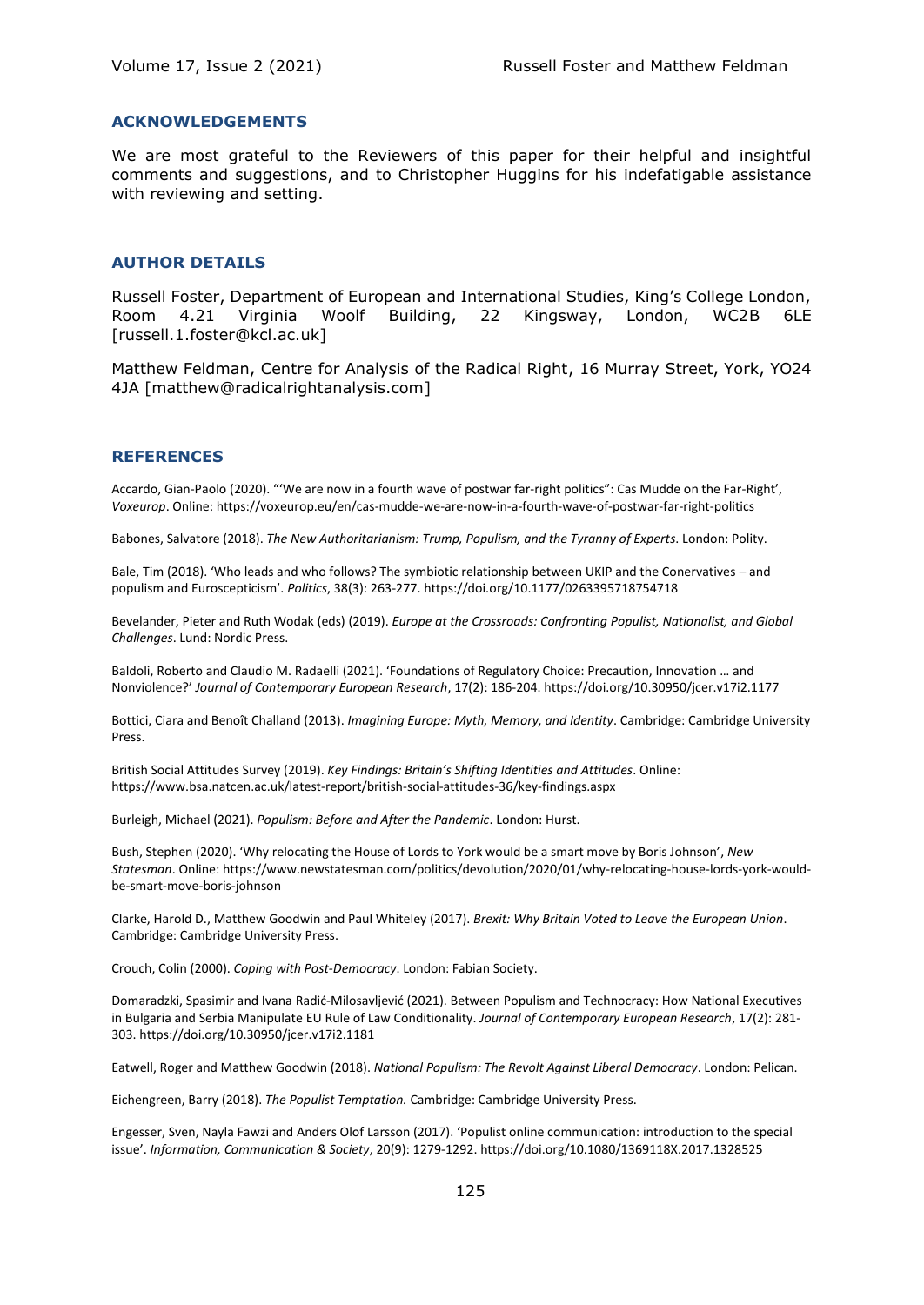Fancourt, Daisy, Andrew Steptoe and Liam Wright (2020). 'The Cummings Effect: politics, trust and beahviours during the Covid-19 pandemic'. *The Lancet*, 396: 464-465. https://doi.org/10.1016/S0140-6736(20)31690-1

Feldman, Matthew (2020). 'On Radical Right Mainstreaming in Europe and the US'. In Archie Henderson (ed), *Politics, Intellectuals and Faith*. ibidem-Verlag: Stuttgart: 235-256.

Feldman, Matthew and Mark Littler (2014). *Tell MAMA 2013/14: Anti-Muslim Overview, Analysis, and "Cumulative Extremism"*. Online: https://www.tellmamauk.org/wp-content/uploads/2014/07/finalreport.pdf

Fieschi, Catherine (2019). *Populocracy: The Tyranny of Authenticity and the Rise of Populism.* Newcastle: Agenda.

Financial Times (2016). *Britain has had enough of experts, says Gove*. Online: https://www.ft.com/content/3be49734-29cb-11e6-83e4-abc22d5d108c

Foster, Russell (2019). *Something old, something new, something borrowed, something EU*. Online: http://www.electionanalysis.uk/uk-election-analysis-2019/section-4-parties-and-the-campaign/something-old-somethingnew-something-borrowed-something-eu/

Fukuyama, Francis (2018). *Identity: Contemporary Identity Politics and the Struggle for Recognition*. London and New York: Profile.

Goodhart, David (2017). *The Road to Somewhere: The Populist Revolt and the Future of Politics*. London: Penguin.

Grey, Stephen and Andrew MacAskill (2020) 'Johnson listened to his scientists about coronavirus', *Reuters*. Online: https://www.reuters.com/article/us-health-coronavirus-britain-path-speci-idUSKBN21P1VF

Groshek, Jacob and Karolina Koc-Michalska (2017). 'Helping populism win? Social media use, filter bubbles, and support for populist presidential candidates in the 2016 US election campaign'. *Information, Communication & Society*, 20(9): 1389- 1407. https://doi.org/10.1080/1369118X.2017.1329334

Hochschild, Arlie Russell (2016). *Strangers in Their Own Land: Anger and Mourning on the American Right*. New York: The New Press.

Hope not Hate (2019). *State of Hate 2019: People v. the Elite?* Online: https://www.hopenothate.org.uk/2019/02/17/statehate-2019/

ITV (2019). *Irish Sea Bridge: Boris Johnson puts price on bridge linking Scotland to Northern Ireland*. Online: https://www.itv.com/news/2019-09-12/boris-johnson-puts-price-on-irish-sea-bridge-proposal

KCL (2021). *Lockdown scepticism not linked to pro-Brexit values*. Online: https://www.kcl.ac.uk/news/lockdown-scepticismnot-linked-to-pro-brexit-values

Kellner, Peter (2018). 'In January 2019 Britain will officially switch from a pro-Brexit to an anti-Brexit country'. *Independent*. Online[: https://www.independent.co.uk/voices/final-say-remain-leave-second-referendum-brexit-no-deal-crossover-day](https://www.independent.co.uk/voices/final-say-remain-leave-second-referendum-brexit-no-deal-crossover-day-a8541576.html)[a8541576.html](https://www.independent.co.uk/voices/final-say-remain-leave-second-referendum-brexit-no-deal-crossover-day-a8541576.html)

Lord, Christopher (2013). 'The democratic legitimacy of codecision'. *Journal of European Public Policy*, 20(7): 1056-1073. https://doi.org/10.1080/13501763.2013.795400

Lubbers, Marcel and Marcel Coenders (2017). 'Nationalistic attitudes and voting for the right in Europe'. *European Union Politics*, 18(1): 98-118. https://doi.org/10.1177/1465116516678932

Miller-Idriss, Cynthia (2017). *The Extreme Gone Mainstream*. Princeton, NJ: Princeton University Press.

Moffitt, Benjamin (2017). 'Liberal Illiberalism? The Reshaping of the Contemporary Populist Radical Right in Northern Europe'. *Politics and Governance*, 5(4): 112-122. http://dx.doi.org/10.17645/pag.v5i4.996

Mudde, Cas and Cristóbal Rovira Kaltwasser (2015) '*Vox populi* or *vox masculini*? Populism and gender in Northern Europe and South America'. *Patterns of Prejudice*, 49(1-2): 16-36. https://doi.org/10.1080/0031322X.2015.1014197

Mudde, Cas (2019). *The Far Right Today*. London: Polity.

Norris, Pippa and Ronald Inglehart (2019). *Cultural Backlash: Trump, Brexit, and Authoritarian Populism.* Cambridge: Cambridge University Press.